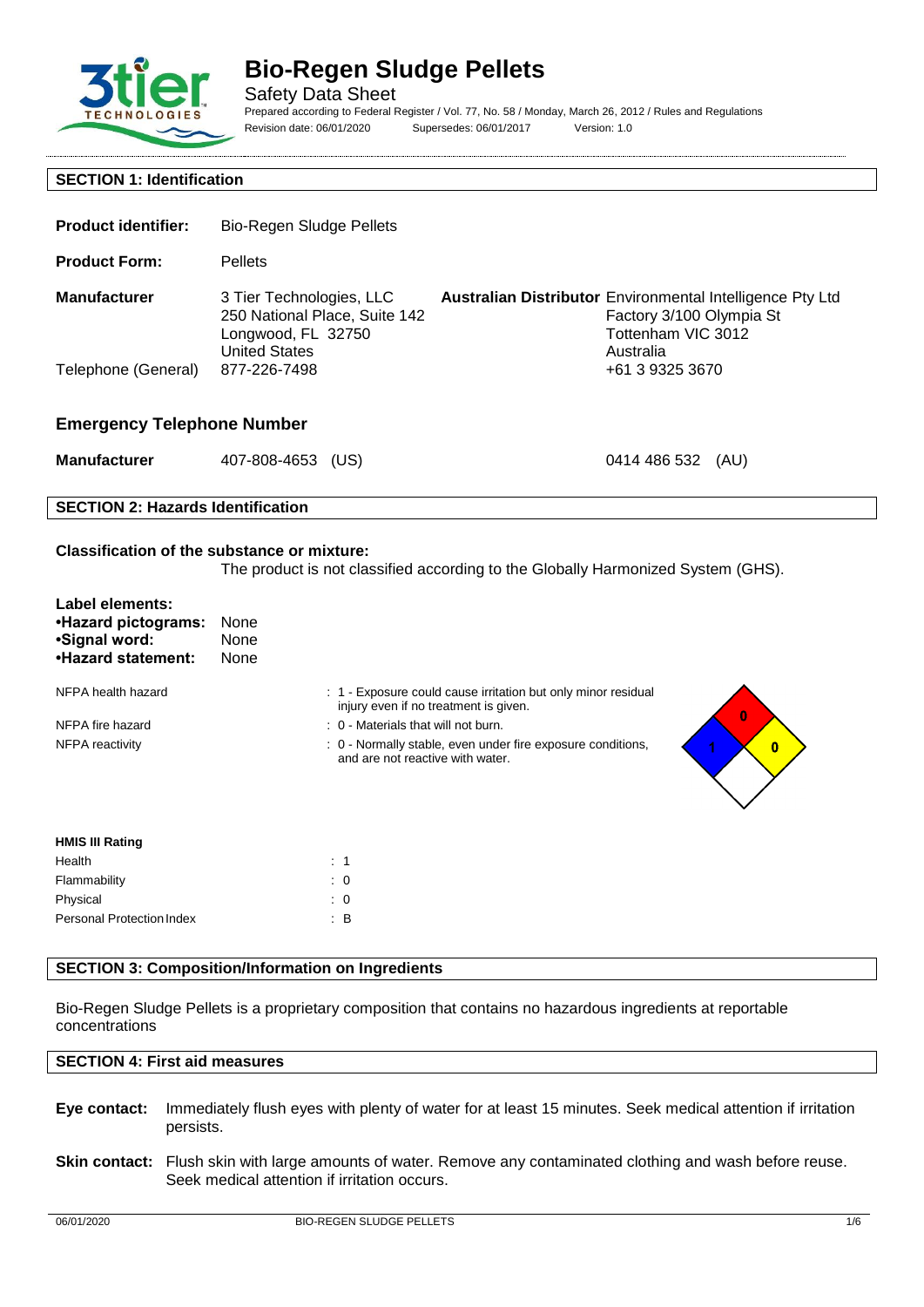Safety Data Sheet

Prepared according to Federal Register / Vol. 77, No. 58 / Monday, March 26, 2012 / Rules and Regulations

- **Inhalation:** If symptoms are experienced, remove source of contamination and/or move victim to fresh air. If breathing is difficult, have trained personnel administer oxygen. If respiration stops, have trained personnel administer artificial respiration. Get medical attention immediately.
- **Ingestion:** Give large amounts of water. Do not induce vomiting. If spontaneous vomiting is inevitable, prevent aspiration by keeping victim's head below the knees. Get immediate medical attention.

### **SECTION 5: Fire Fighting Measures**

| <b>Extinguishing</b><br>media:      | Water fog or fine spray, carbon dioxide, dry chemical or foam.                                                                             |
|-------------------------------------|--------------------------------------------------------------------------------------------------------------------------------------------|
| <b>Special</b><br>hazards:          | None                                                                                                                                       |
| <b>Fire fighting</b><br>protection: | As in any fire, wear self-contained breathing apparatus pressure- demand, MSHA/NIOSH<br>(approved or equivalent) and full protective gear. |

### **SECTION 6: Accidental Release Measures**

| Personal precautions,<br>protective equipment<br>and emergency |                                                                    |                                                                                                                                                                                      |
|----------------------------------------------------------------|--------------------------------------------------------------------|--------------------------------------------------------------------------------------------------------------------------------------------------------------------------------------|
| procedures:                                                    |                                                                    | Wear appropriate personal protective equipment (PPE) and clothing. Isolate area. Keep<br>unnecessary personnel away. Keep out of low areas. Ventilate closed spaces before entering. |
| Environmental<br>precautions:                                  | Prevent further leakage or spillage if safe to do so.              |                                                                                                                                                                                      |
| <b>Methods for</b><br>containment:                             | Prevent entry into waterways, sewers, basements or confined areas. |                                                                                                                                                                                      |
| <b>Methods for</b>                                             |                                                                    |                                                                                                                                                                                      |
| clean-up:                                                      | Large spill:<br>Small spill:                                       | Wear appropriate protective equipment and clothing during clean-up.<br>Dispose in accordance with all local, state and federal regulations.<br>Follow same procedure as above.       |

#### **SECTION 7: Handling and Storage**

| <b>Precautions for</b>                  | Wear appropriate personal protective equipment (PPE). Avoid contact with skin and eyes.                                                                                                                                                |
|-----------------------------------------|----------------------------------------------------------------------------------------------------------------------------------------------------------------------------------------------------------------------------------------|
| safe handling:                          | Wash hands thoroughly after handling.                                                                                                                                                                                                  |
| <b>Precautions for</b><br>safe storage: | Store this product below 120°F (49°C), preferably below $75^{\circ}$ F (24°C), in a cool, dry, well<br>ventilated area away from heat, sparks, flame, oxidizers and out of direct sunlight. For best<br>results, use within 12 months. |

#### **SECTION 8: Exposure Controls/Personal Protection**

## **Personal protection**

| Eyes: | General eye protection suggested when handling any chemical product. Eye wash fountain is |
|-------|-------------------------------------------------------------------------------------------|
|       | recommended.                                                                              |

**Hands:** Chemical-resistant impervious gloves complying with an approved standard should be used at all times when handling chemical products.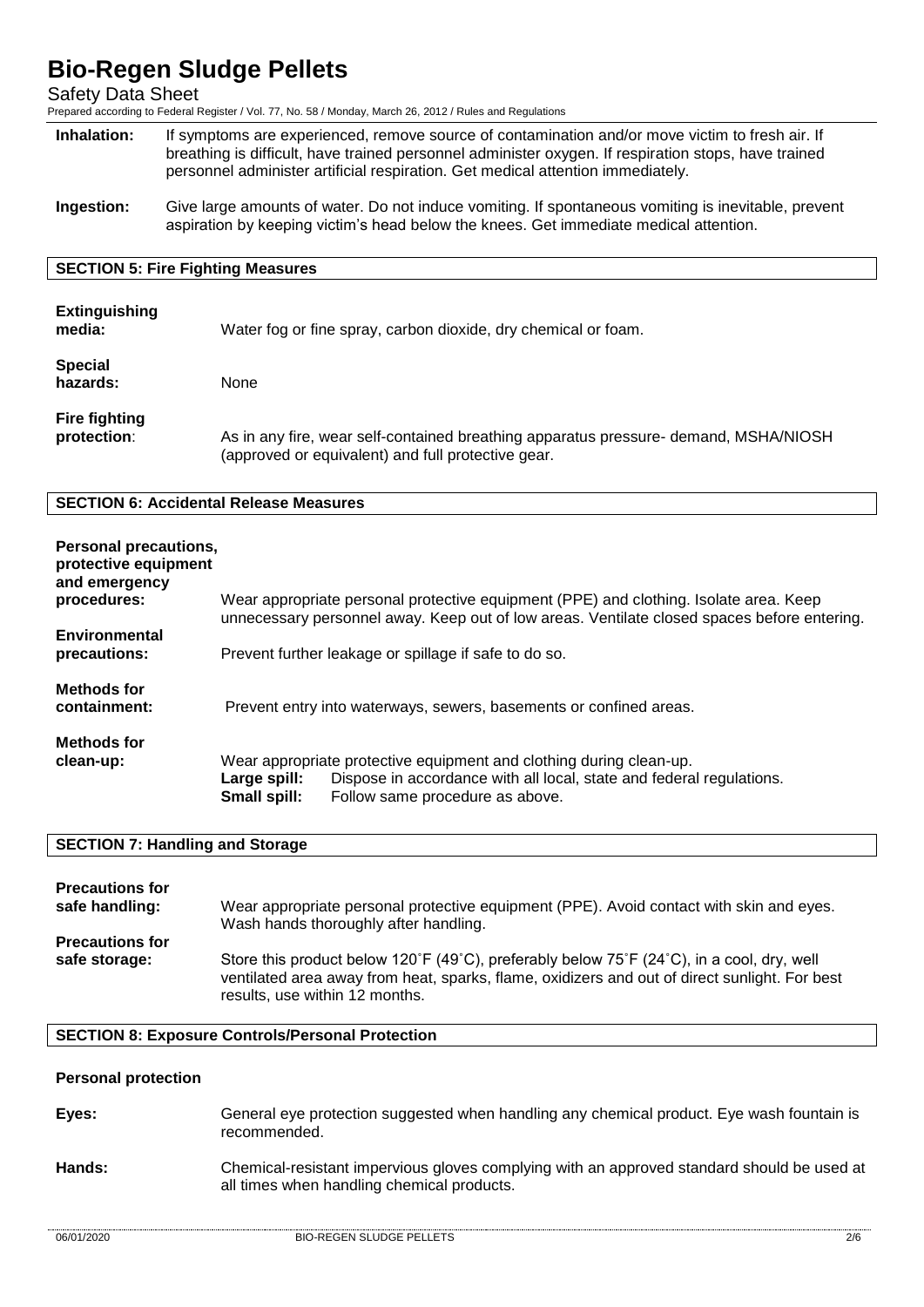Safety Data Sheet

Prepared according to Federal Register / Vol. 77, No. 58 / Monday, March 26, 2012 / Rules and Regulations

### **Breathing equipment:** Not required

**Body protection:** Protective work clothing.

**General measures:** Wear appropriate personal protective equipment (PPE). Use good personal hygiene practices. Wash hands before eating, drinking, smoking, or using the toilet. Promptly remove soiled clothing and wash thoroughly before reuse.

Personal protective equipment : Gloves. Protective goggles.



### **SECTION 9: Physical & Chemical Properties**

| Appearance:<br>Odor:<br>Odor threshold:<br>pH: | Tan pellet<br>Mild<br>Not Measured<br>NA. |
|------------------------------------------------|-------------------------------------------|
| <b>Freezing point:</b>                         | NA.                                       |
| <b>Boiling point:</b>                          | NA.                                       |
| <b>Flash point:</b>                            | Not available                             |
| <b>Evaporation rate:</b>                       | NA.                                       |
| Flammability (solid, gas):                     | Not available                             |
| Lower and upper explosive                      |                                           |
| limits:                                        | Not available                             |
| Vapor pressure:                                | NA.                                       |
| Vapor density (air $= 1$ ):                    | NA.                                       |
| <b>Specific gravity:</b>                       | NA.                                       |
| Weight:                                        | NA.                                       |
| <b>Solubility in water:</b>                    | NA.                                       |
| <b>Partition coefficient</b>                   |                                           |
| n-octanol/water:                               | Not available                             |
| Auto-ignition temperature:                     | Not available                             |
| Decomposition temperature: Not available       |                                           |
| <b>Viscosity:</b>                              | Not available                             |
| VOC:                                           | Negligible                                |

#### **SECTION 10: Stability and Reactivity**

| <b>Reactivity:</b>                             | Hazardous polymerization will not occur.                               |
|------------------------------------------------|------------------------------------------------------------------------|
| <b>Chemical stability:</b>                     | Stable under normal circumstances.                                     |
| <b>Possibility of</b>                          | hazardous reactions: Oxides of carbon and nitrogen                     |
|                                                | <b>Conditions to avoid:</b> Strong acids that may inactivate cultures. |
| Incompatible<br>materials:                     | Oxides of carbon and nitrogen                                          |
| <b>Hazardous</b><br>decomposition<br>products: | None known                                                             |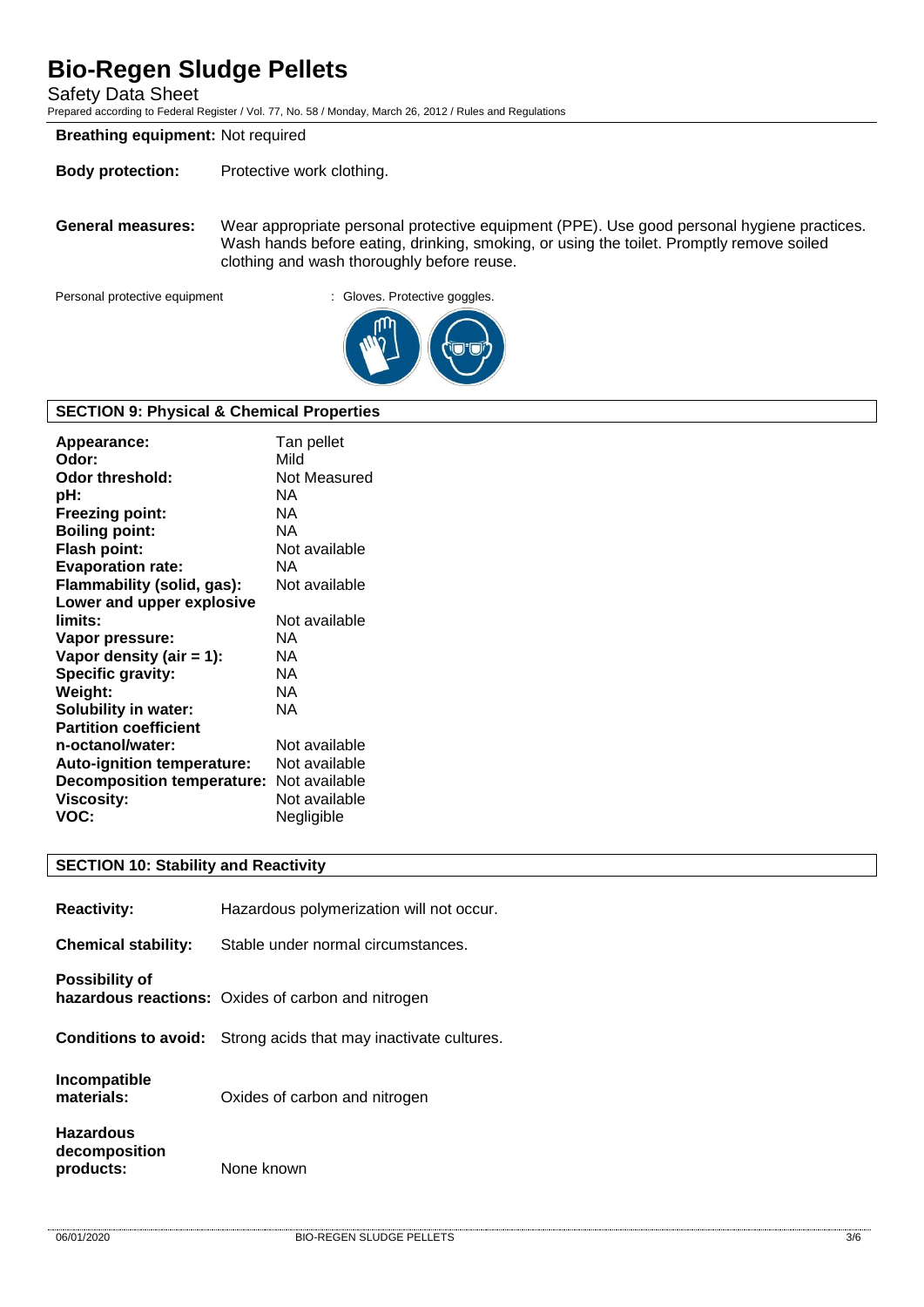Safety Data Sheet

Prepared according to Federal Register / Vol. 77, No. 58 / Monday, March 26, 2012 / Rules and Regulations

#### **SECTION 11: Toxicological Information**

#### **Information on toxicological effects:**

**Acute toxicity:** LD/LC50 values that are relevant for classification: Product has not been tested. Based on the known information of the ingredients, product is expected to have a low order of acute toxicity. (>2,000 mg/kg).

#### **Primary irritant effect:**

- **On the skin:** No irritant effect.
- **On the eye:** May cause discomfort, yet not an eye irritant.
- **Sensitization:** No sensitizing effects known.

#### **Additional toxicological**

**information:** The product is not subject to classification according to internally approved calculation methods for preparations: When used and handled according to specifications, the product does not have any harmful effects according to our experience and the information provided to us.

# **Carcinogenic categories · IARC (International Agency for Research on Cancer).**

None of the ingredients is listed.

#### **NTP (National Toxicology Program)**

None of the ingredients is listed.

# **SECTION 12: Ecological information Toxicity:** Readily biodegradable. **Aquatic ecotoxicity:** No data available **Persistence and degradability:** This product is readily biodegradable. **Bio accumulative potential:** No data available **Mobility in soil:** No data available **Results of PBT and vPvB assessment:** This product contains no PBT/vPvB chemicals. **Other adverse effects:** No data available **Waste treatment**  Do not allow into drains or water courses. Wastes and emptied containers should be disposed of in accordance with regulations made under the Control of Pollution Act and the Environmental Protection Act.

Using information provided in this data sheet advice should be obtained from the Waste Regulation Authority, whether the special waste regulations apply.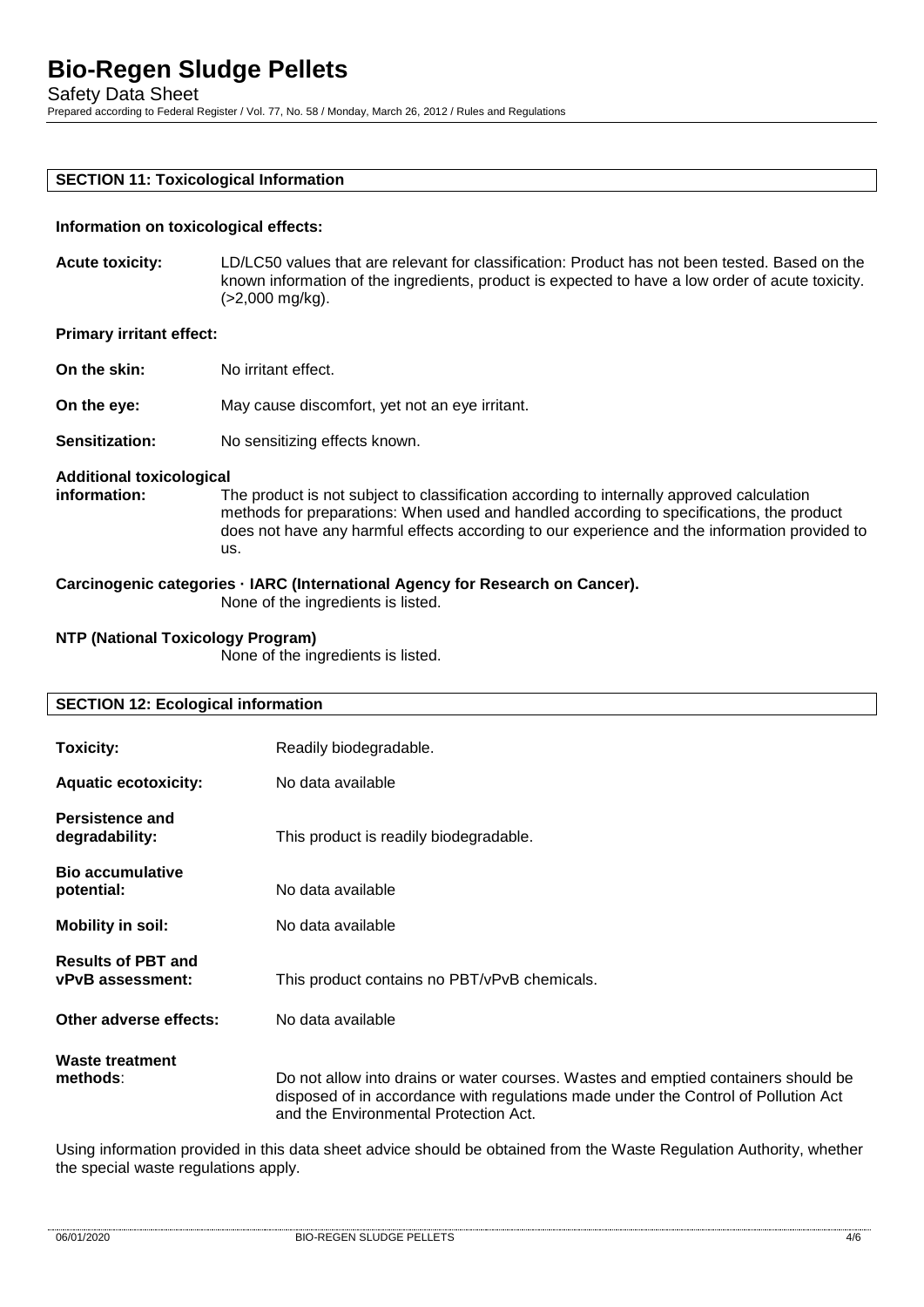Safety Data Sheet

Prepared according to Federal Register / Vol. 77, No. 58 / Monday, March 26, 2012 / Rules and Regulations

#### **SECTION 13: Disposal Considerations**

# **Waste treatment**

Do not allow into drains or water courses. Wastes and emptied containers should be disposed of in accordance with regulations made under the Control of Pollution Act and the Environmental Protection Act.

Using information provided in this data sheet advice should be obtained from the Waste Regulation Authority, whether the special waste regulations apply.

#### **SECTION 14: Transport Information**

|                                                                                            | <b>DOT (Domestic Surface Transportation)</b>                                                                              | IMO / IMDG (Ocean<br><b>Transportation)</b>              | <b>ICAO/IATA</b>             |
|--------------------------------------------------------------------------------------------|---------------------------------------------------------------------------------------------------------------------------|----------------------------------------------------------|------------------------------|
| <b>UN number:</b>                                                                          | Not Applicable                                                                                                            | Not Applicable                                           | Not Applicable               |
| UN proper<br>shipping name:                                                                | NMFC 20400 Bacteria in dry or liquid carrier<br>Comp Class 60                                                             | Not Regulated                                            | Not Regulated                |
| <b>Transport hazard</b><br>class (es):                                                     | DOT Hazard Class: Not Applicable<br>DOT Label: ---                                                                        | <b>IMDG: Not Applicable</b><br>Sub Class: Not Applicable | Air Class: Not<br>Applicable |
| Packing group:                                                                             | Not Applicable                                                                                                            | Not Applicable                                           | Not Applicable               |
| <b>Environmental</b><br>hazards:                                                           | <b>IMDG Marine Pollutant: No</b>                                                                                          |                                                          |                              |
| <b>Special precautions</b><br>for user:                                                    | No further information                                                                                                    |                                                          |                              |
| Transport in bulk according to Annex II of MARPOL73/78 and the IBC Code:<br>Not Applicable |                                                                                                                           |                                                          |                              |
| <b>SECTION 15: Regulatory information</b>                                                  |                                                                                                                           |                                                          |                              |
|                                                                                            | <b>Requisions overview:</b> The requisions data in Section 15 is not intended to be all-inclusive only selected requisito |                                                          |                              |

**Regulatory overview:** The regulatory data in Section 15 is not intended to be all-inclusive, only selected regulations are represented. All ingredients of this product are listed on the TSCA (Toxic Substance Control Act) Inventory or are not required to be listed on the TSCA Inventory.

#### **US EPA Tier II Hazards:**

**Fire:** No **Sudden Release of Pressure:** No **Reactive:** No **Immediate (Acute):** Yes **Delayed (Chronic):** No

**EPCRA 302 Extremely Hazardous:**  (No Product Ingredients Listed) **EPCRA 313 Toxic Chemicals:**  (No Product Ingredients Listed) **Proposition 65 - Carcinogens (>0.0%):**  (No Product Ingredients Listed) **Proposition 65 - Developmental Toxins (>0.0%):**  (No Product Ingredients Listed) **Proposition 65 - Female Repro Toxins (>0.0%):**  (No Product Ingredients Listed)